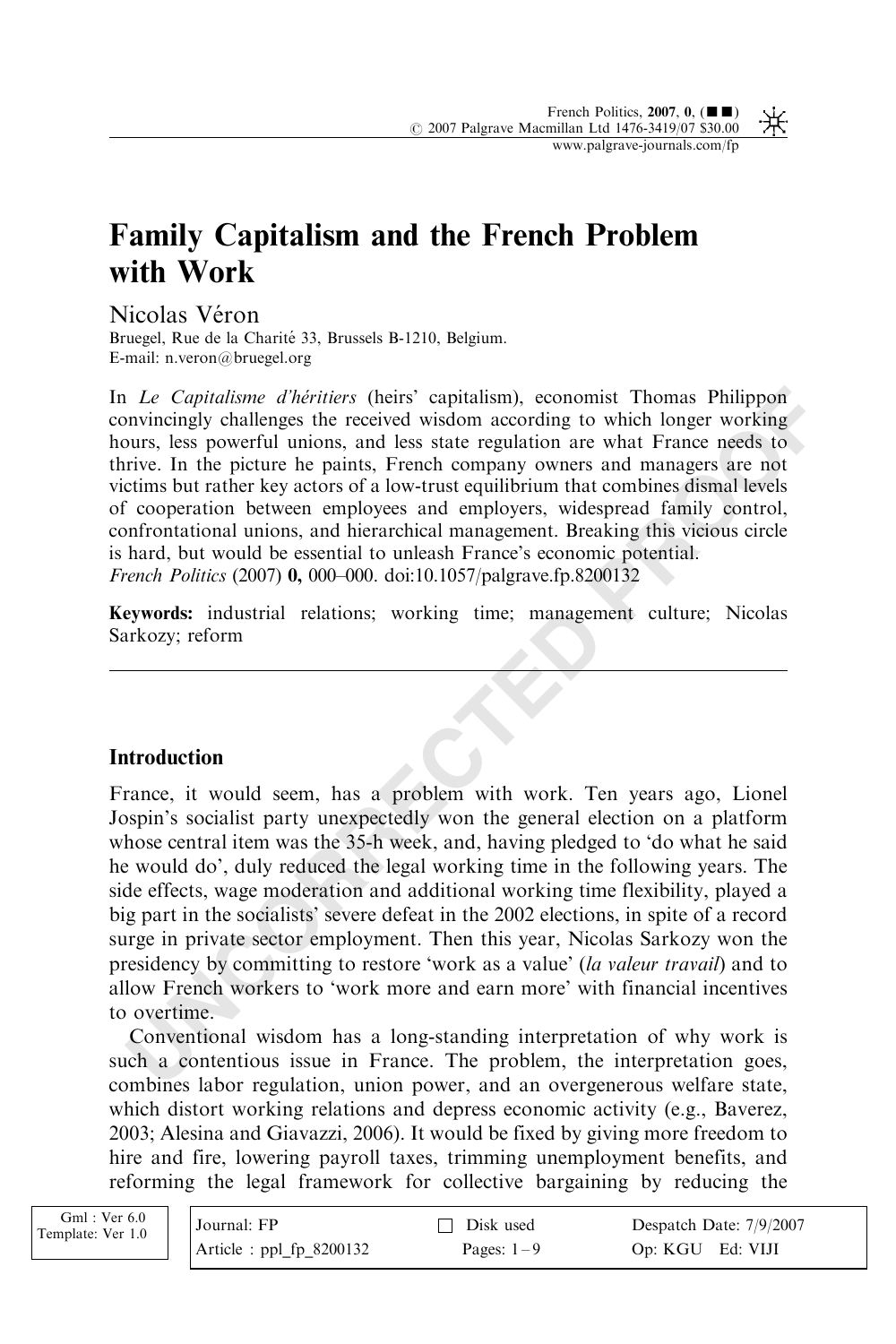entrenched privileges of hardline incumbent unions, such as the ex-communist Confédération Générale du Travail (CGT) or its postwar offshoot Force Ouvrière (FO).

But look more closely, and this received answer gets less and less helpful when it comes to concretely tackling France's problems, or even to understanding them. Even with a strong mandate, policymakers seem unable to use the conventional wisdom as guidance for reform. After the 2002 change of majority, then labor minister (and now Prime minister) François Fillon made a number of adjustments to the working-time framework, but did not increase the legal working time (the reference on whose basis overtime is calculated) from its 35-h level. Nor did Sarkozy in 2007, in spite of the considerable amount of political capital he had amassed in a memorable election cycle. The first signs are that he has no plans to confront the unions head-on, as Margaret Thatcher and Ronald Reagan famously did in the 1980s. Nor, incidentally, does he currently plan to reform the civil service's protective and paralyzing labor status, as Italy did in the late 1990s and Portugal after 2005. During the campaign, he pledged to reform employment contracts to make it easier to hire and fire, but at the time of writing, this commitment was being toned down. Sarkozy's platform did not even mention one of the hardest labor nuts to crack, the complex 'collective layoff' procedures that make it mind-numbingly difficult for companies in France to restructure their operations in a downward cycle.

assessment of political controls and some solution of the not the solution of equal terms of equal working time (the reference on whose basis overtime is orecase the legal working time (the reference on whose basis overtim Furthermore, the 'French exception' is not as easy to track in the numbers as one might think. The average working time for French employees has decreased since the mid-1990s, but remains higher than in successful European economies such as the Netherlands or Nordic countries. Payroll taxes are higher in Belgium, Italy, or Sweden, and severance costs are higher in Spain. At less than 10%, unionization rates in France are among the lowest in the developed world, especially in the private sector. Moreover, studies consistently show that the French population is no less committed to 'work as a value' than its neighbors. For example, a 1999 World Values Survey (www.worldvaluessurvey.org) poll indicated that French respondents were the most likely among 24 high-income economies to consider work as 'very important' in their lives; among the most committed (7th out of 24) to teaching their offspring to value hard work as important; and among those who granted the least importance to leisure.

This latter piece of evidence is one of the many indications assembled in Le Capitalisme d'Héritiers, a short book published just before the 2007 presidential election, to propose a different perspective. Its author, Thomas Philippon, an assistant professor of finance at New York University's Stern School of Business, has gone through a wide array of economic, sociological, and historical sources. His provocative but compelling argument: at the root of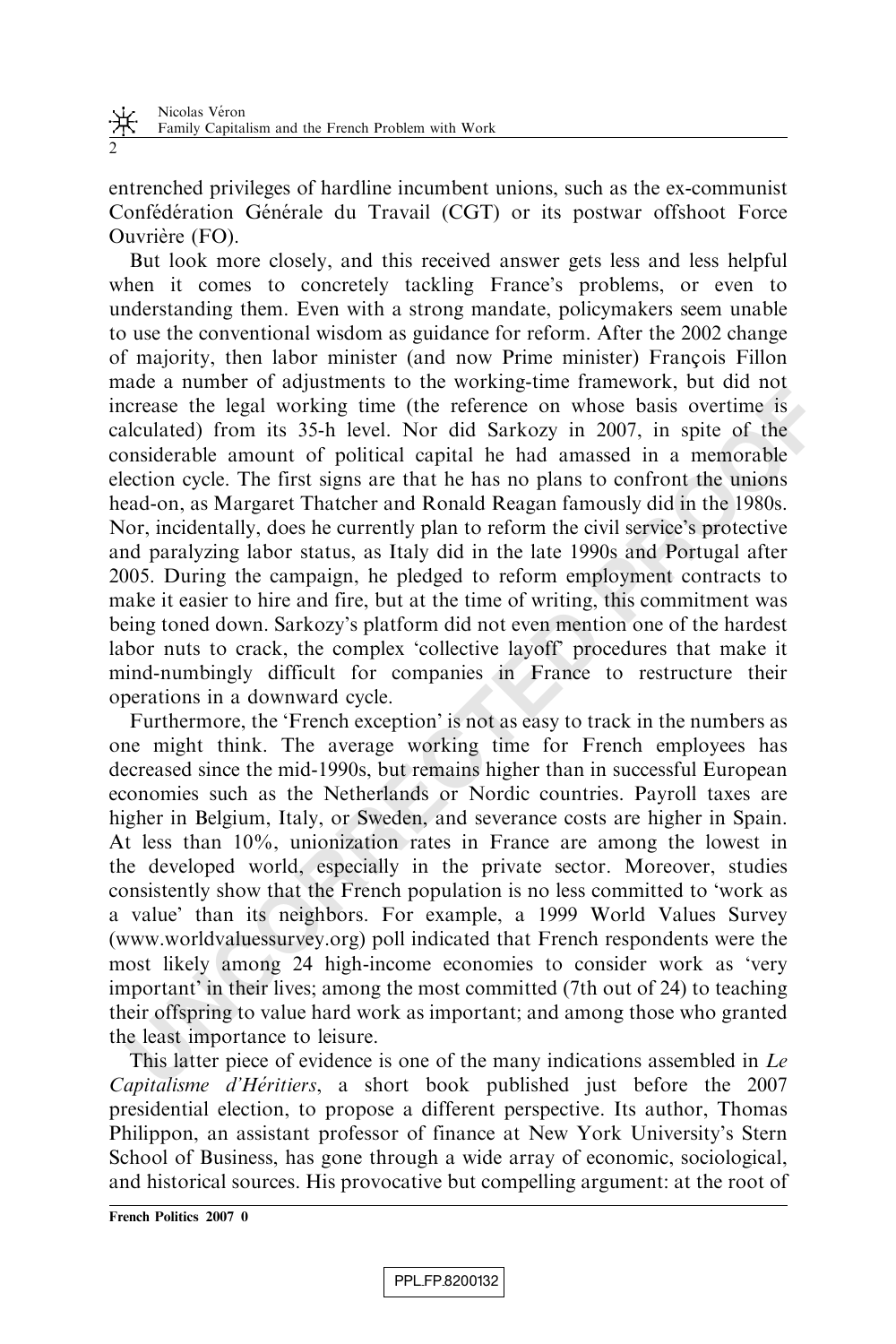France's problems is not state regulation, but a low-trust, frustrating and ultimately dysfunctional social compact between company owners, managers, and workers.

Philippon looks for parameters which make France truly exceptional: the uniquely low level of reciprocal trust between employees and their employers, and correlatively, the employees' low satisfaction  $vis-\hat{a}-vis$  their company. The World Values Survey shows French employees among the least likely to be 'very satisfied' with their work in developed economies, with only Greek workers faring worse. Another study, the Global Competitiveness Report (www.weforum.org), relies on managers' opinions to rank countries according to the quality of labor relations, from most confrontational to most cooperative. France ranks 99th out of 102, one of the least cooperative working environments in the developed world. This is not an effect of general Gallic grumpiness. The same French population ranks average when it comes to trust in their justice or political system (50th out of 102, in both cases). French workers just seem to be uniquely distrustful of the companies that employ them and uniquely unhappy about their work.

External times were transferred to the solution of the constrained in the constrained in the pullity of the quality of labor relations, from most conformational to most opperative. France ranks 99th out of 102, one of the In spite of the obvious difficulty of making international comparisons of non-quantitative notions such as trust or happiness, the picture is made robust by the remarkable convergence of available evidence. For example, a private consultancy, the colorfully named Great Place To Work Institute, publishes yearly rankings of Europe's 'best workplaces' (companies volunteer to participate in the study, which is based on enquiries with both managers and employees) (www.greatplacetowork-europe.com). France's performance is consistently dismal. In the latest ranking, which was published after Philippon's book, it has fewer companies in the league table than any other European country, including much smaller ones such as Portugal, Ireland or Norway, and almost five times fewer than Germany (Figure 1). Adding insult to injury, the top ten ranked French companies are all foreign-owned, almost all subsidiaries of US groups: Bain, Morgan Stanley, PepsiCo, WL Gore (of Gore-Tex fame), American Express, General Electric CFS, Ferrero (an Italian chocolate-maker), Microsoft, Federal Express, and Mc Donald's.

Philippon connects this bleak assessment with the peculiar capital and governance structure of French companies. 'Family capitalism', defined by the fact that families not only control firms but also manage them, is highly prevalent in France. Unlike in the US, families do not give up control, even when the firm grows and lists on the stock market: there are dispersedownership companies in France, but most of them were formerly state-owned, not family-controlled. Unlike in Germany, where many Mittelstand companies started delegating company direction to professional, non-family managers as early as the 1920s and 1930s, in France family ownership most often also means management by the family's offspring and heirs. As to the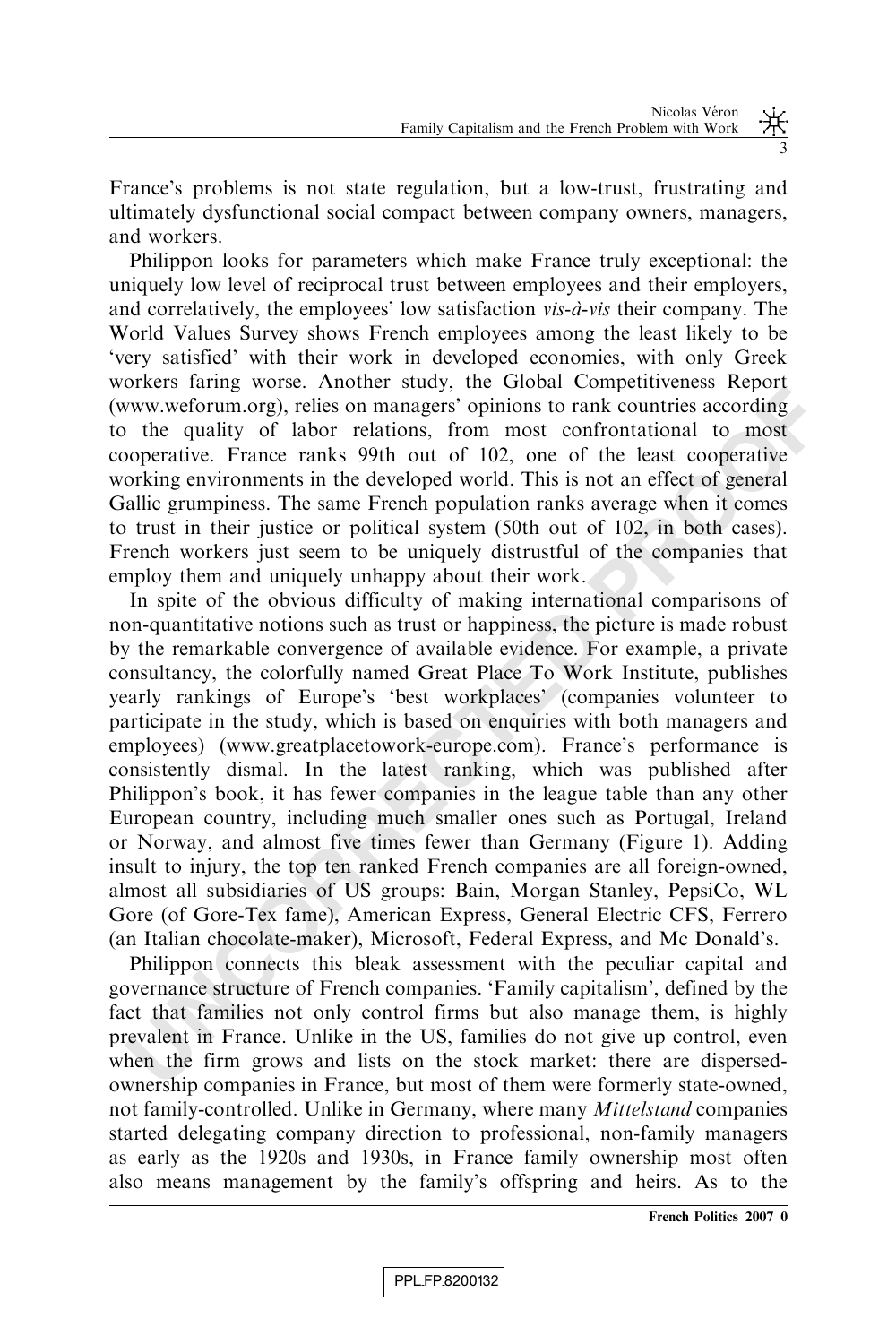

**The "100 Best Workplaces in Europe" 2007 Ranking** 

Figure 1 Ranking of Europe's 'best workplaces'. Source: Great place to work® institute Europe and author's calculations.

**Example 12**<br> **Example 12**<br> **Example 12**<br> **Example 12**<br> **Example 12**<br> **Example 12**<br> **Example 12**<br> **Example 12**<br> **Example 12**<br> **Example 12**<br> **Example 12**<br> **Example 12**<br> **Example 12**<br> **Example 12**<br> **Example 12**<br> **Example 12** dispersed-ownership companies that used to be state-owned, they are still disproportionately likely to be managed by former civil servants, heirs not to a family's estate but to the French high bureaucracy's entrenched power — as is the case for about half the groups listed in Figure 2. The quasi-hereditary nature of power and distinction in France's highly hierarchical civil service apparatus, and its interconnectedness with business elites, have been repeatedly underlined, from Pierre Bourdieu's (1989) 'State nobility' to Lionel Jospin's own striking depiction of a 'new aristocracy' which 'emerges from an implicit alliance between business leaders, financiers, higher executives from industry and services, some senior State civil servants, and privileged media figures' (Jospin, 2005). Thus, the book's title aptly depicts France's dominant business framework as a *capitalisme d'héritiers* (heirs' capitalism). One consequence is that ordinary employees have virtually no chance to make it to the top, which is reserved for the ruling castes of family members and state mandarins.

The combination of low employee empowerment, confrontational unions, and heirs' capitalism creates a self-reinforcing vicious circle. The noncooperative labor culture gives a comparative advantage to family enterprises, whose paternalistic framework may function better than dispersed-ownership corporations in taming and occasionally confronting union power. But the flipside is a defensive management attitude that emphasizes hierarchical authority, impedes delegation, values personal fealty over performance, and discourages horizontal collaboration and cross-fertilization. French managers' cultural inheritance and training leads them to (generally unconsciously) hamper employees' sense of initiative, thus destroying their motivation and

French Politics 2007 0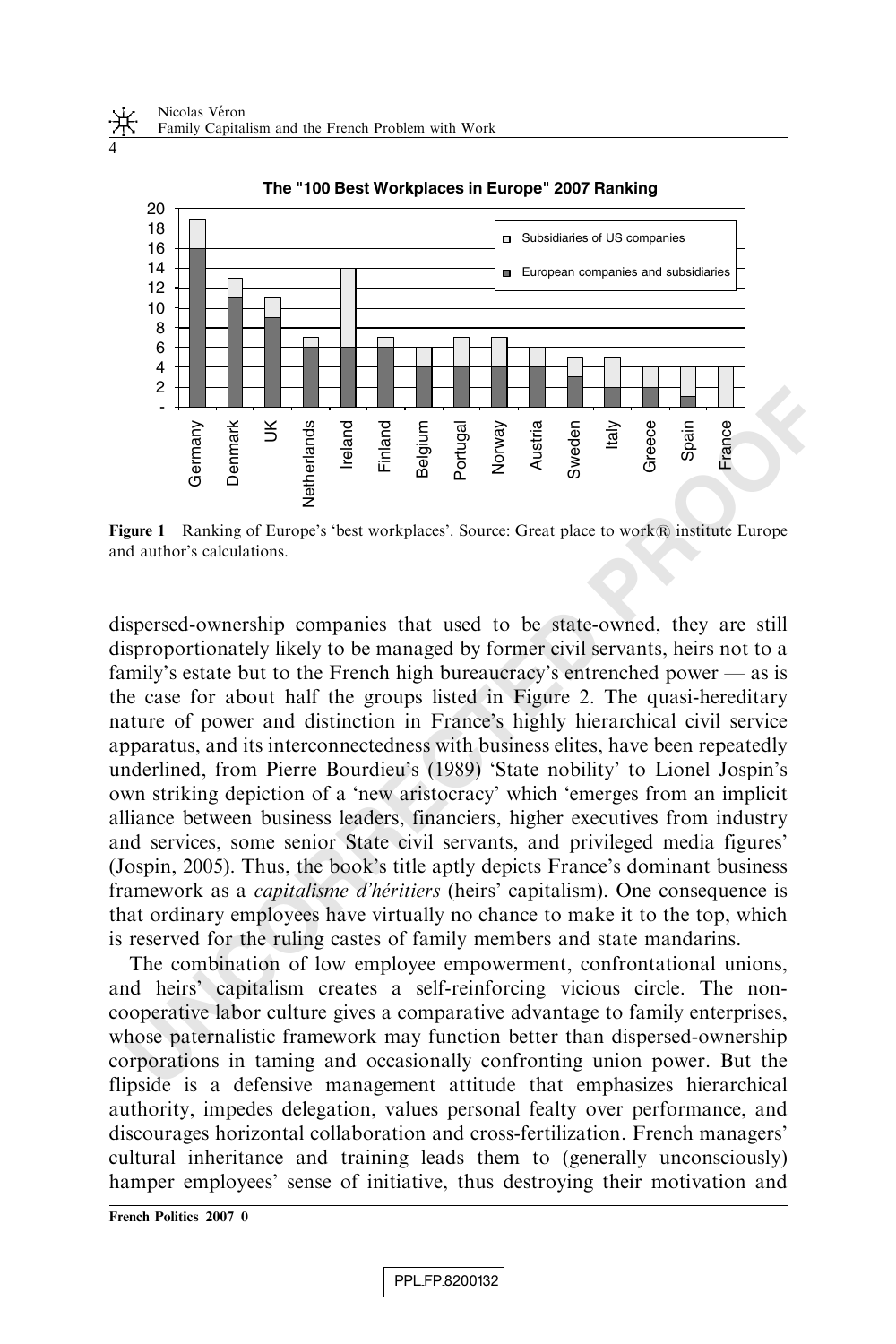5

| EDF                      | 85% owned by the state                                                                                                                                                                                                                                                                                                        |  |  |
|--------------------------|-------------------------------------------------------------------------------------------------------------------------------------------------------------------------------------------------------------------------------------------------------------------------------------------------------------------------------|--|--|
| Total                    | Total (partly state-owned until 1992) purchased Elf (state-owned until 1994)                                                                                                                                                                                                                                                  |  |  |
|                          | in 2000                                                                                                                                                                                                                                                                                                                       |  |  |
| <b>BNP Paribas</b>       | BNP (state-owned until 1993) merged with Paribas (state-owned until 1987)                                                                                                                                                                                                                                                     |  |  |
|                          | in 2000                                                                                                                                                                                                                                                                                                                       |  |  |
| Sanofi-Aventis           | Sanofi (state-owned until 1994) merged with Aventis (itself formed from                                                                                                                                                                                                                                                       |  |  |
|                          | Rhone-Poulenc, state-owned until 1993) in 2004                                                                                                                                                                                                                                                                                |  |  |
| <b>AXA</b>               | Merged in 1996 with UAP, then France's largest insurer, state-owned until                                                                                                                                                                                                                                                     |  |  |
|                          | 1993                                                                                                                                                                                                                                                                                                                          |  |  |
| <b>Societe Generale</b>  | State-owned until 1987                                                                                                                                                                                                                                                                                                        |  |  |
| L'Oreal                  | Jointly controlled by Nestle and the founding family                                                                                                                                                                                                                                                                          |  |  |
| Suez                     | State-owned until 1987                                                                                                                                                                                                                                                                                                        |  |  |
| <b>France Telecom</b>    | 27% owned by the state (majority-owned until 2004)                                                                                                                                                                                                                                                                            |  |  |
| <b>Credit Agricole</b>   | Mutually owned, operates under a public charter; holding company listed                                                                                                                                                                                                                                                       |  |  |
|                          | in 2001                                                                                                                                                                                                                                                                                                                       |  |  |
| <b>LVMH</b>              | <b>Controlled by the Arnault family</b>                                                                                                                                                                                                                                                                                       |  |  |
| <b>Vivendi Universal</b> | Longtime dispersed ownership                                                                                                                                                                                                                                                                                                  |  |  |
| Gaz de France            | 80% owned by the state                                                                                                                                                                                                                                                                                                        |  |  |
| Carrefour                | Controlled until 2006 by the founding families                                                                                                                                                                                                                                                                                |  |  |
| Renault                  | State-owned until 1996                                                                                                                                                                                                                                                                                                        |  |  |
|                          |                                                                                                                                                                                                                                                                                                                               |  |  |
|                          | Figure 2 The weight of former state ownership in France's largest listed companies. By decreasing<br>order of market capitalization. Ranking: FT Global 500, 30 June 2007 (www.ft.com).                                                                                                                                       |  |  |
|                          | enthusiasm, hindering the full expression of their talents at work $-$ and<br>creating a fertile ground for unconstructive union behavior. <sup>1</sup><br>Of course, this plight is felt differently, depending on the industries and on<br>managers' or employees' individual situations. It is perhaps most vivid in high- |  |  |

Of course, this plight is felt differently, depending on the industries and on managers' or employees' individual situations. It is perhaps most vivid in highvalue-added sectors such as high technology, in which the quality of collaborative work and personal motivation of high-skilled employees plays a vital role (cf. Saxenian, 1994). However, sociological research, such as that recently conducted by Isabelle Ferreras in the retail sector  $(2007)$ ,<sup>2</sup> suggests

French Politics 2007 0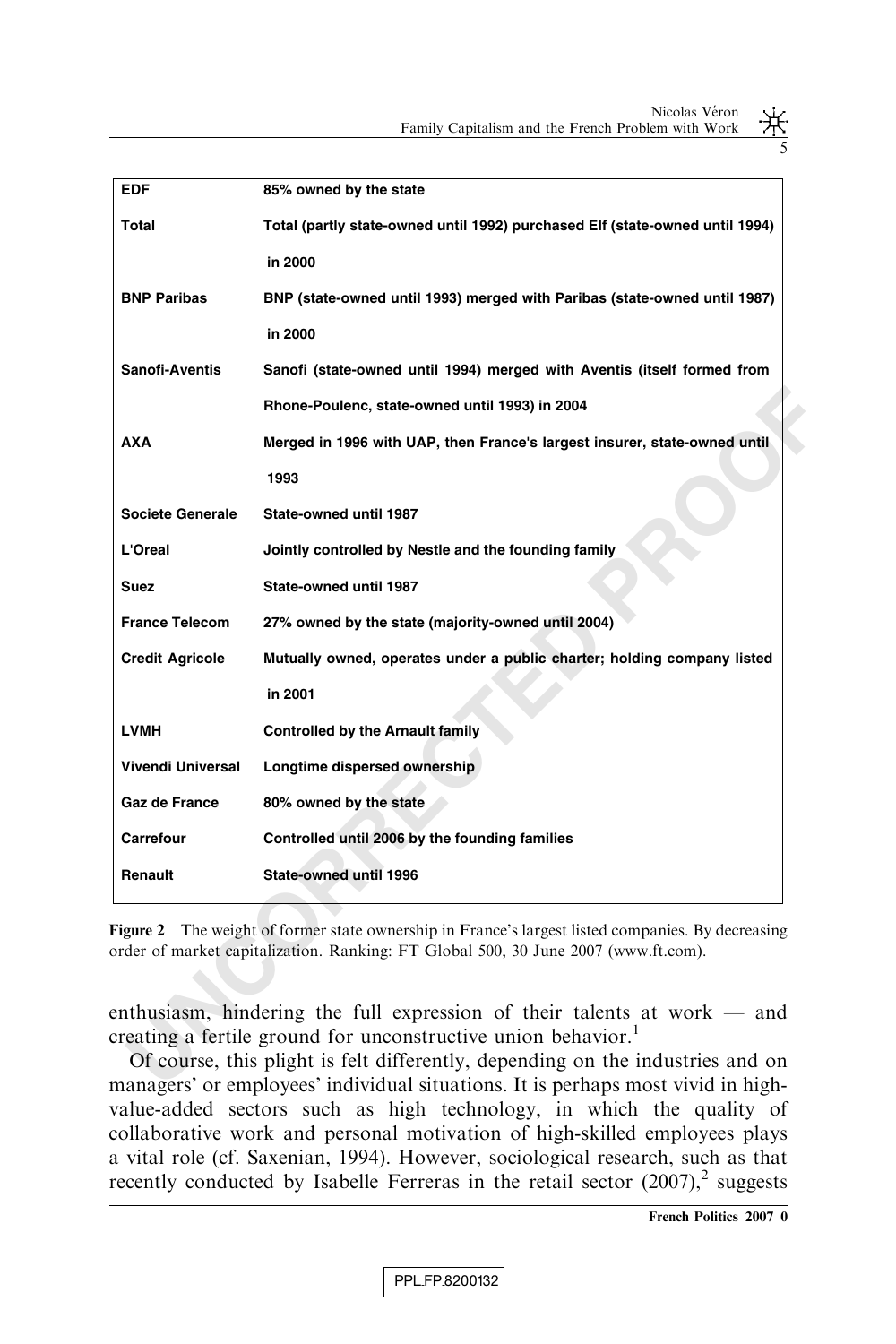that similar effects can be observed in lower-skill industries, in which individual interaction among employees, and between employees and customers, are also of key importance.

Employment and growth also suffer as a result. Philippon finds a strong correlation between cooperative labor relations and high employment rates across developed economies, with France faring poorly on both counts. This correlation is likely to become stronger as the economy becomes more geared towards services, in which the quality of human relations plays a larger role, and productivity growth is more driven by innovation, which requires a collaborative culture and acceptance of change. Therefore, the problems induced by France's poor management culture not only bear on French collective mood. They can also be described as a first-order negative driver of economic performance.

The underlying dynamics are much different from what the previously mentioned conventional wisdom would imply. According to the latter, companies and their managers are the victims of the rigidity and conservativeness of unions and the state; the implication is that they would achieve wonders if left alone and unshackled. By contrast, in Philippon's depiction, managers and family owners are very much part of the problem; a problem governments may have limited capacity to solve.

a procedurity grown is more anter any interesting the meason, when leaded by trance and acceptance of change. Therefore, the problems duced by France's poor management culture not only bear on French of mondialective mod. Philippon's analytical framework dovetails with the one presented by the economists Raghuram Rajan and Luigi Zingales in their book Saving Capitalism from the Capitalists (2003), who noted that markets 'are a source of competition, forcing the powerful to prove their competence again and again. Since a person may be powerful because of his past accomplishments or inheritance rather than his current abilities, the powerful have a reason to fear markets'. Heirs' capitalism in France, as described by Philippon, would qualify as what Rajan and Zingales call 'a system of the incumbents, for the incumbents, by the incumbents'. An apt symbolic figure would be Ernest-Antoine Seillière, chairman of listed holding company Wendel Investissements, who combines the two threads of inheritance from family and state: in 1965 he graduated from the ENA, the top civil servants' training hothouse, in the same class as Lionel Jospin; and his father, a banker, in 1926 married Renée de Wendel, heiress to France's most powerful steel-industry family. During his 8-year stint as chairman of the French employers' association, Seillière was an inflammatory opponent of working-time reduction and more generally of state meddling in labor relations, but his own, grandly named 'social re-foundation' initiative to transform French collective bargaining failed to make any meaningful difference. Philippon quotes him as proclaiming, in an interview with *Le Monde* in 2002: 'There is no true capitalism outside of family capitalism. [Financial] markets are an anomaly of capitalism (l'anomalie du capitalisme, c'est le marché)'.

French Politics 2007 0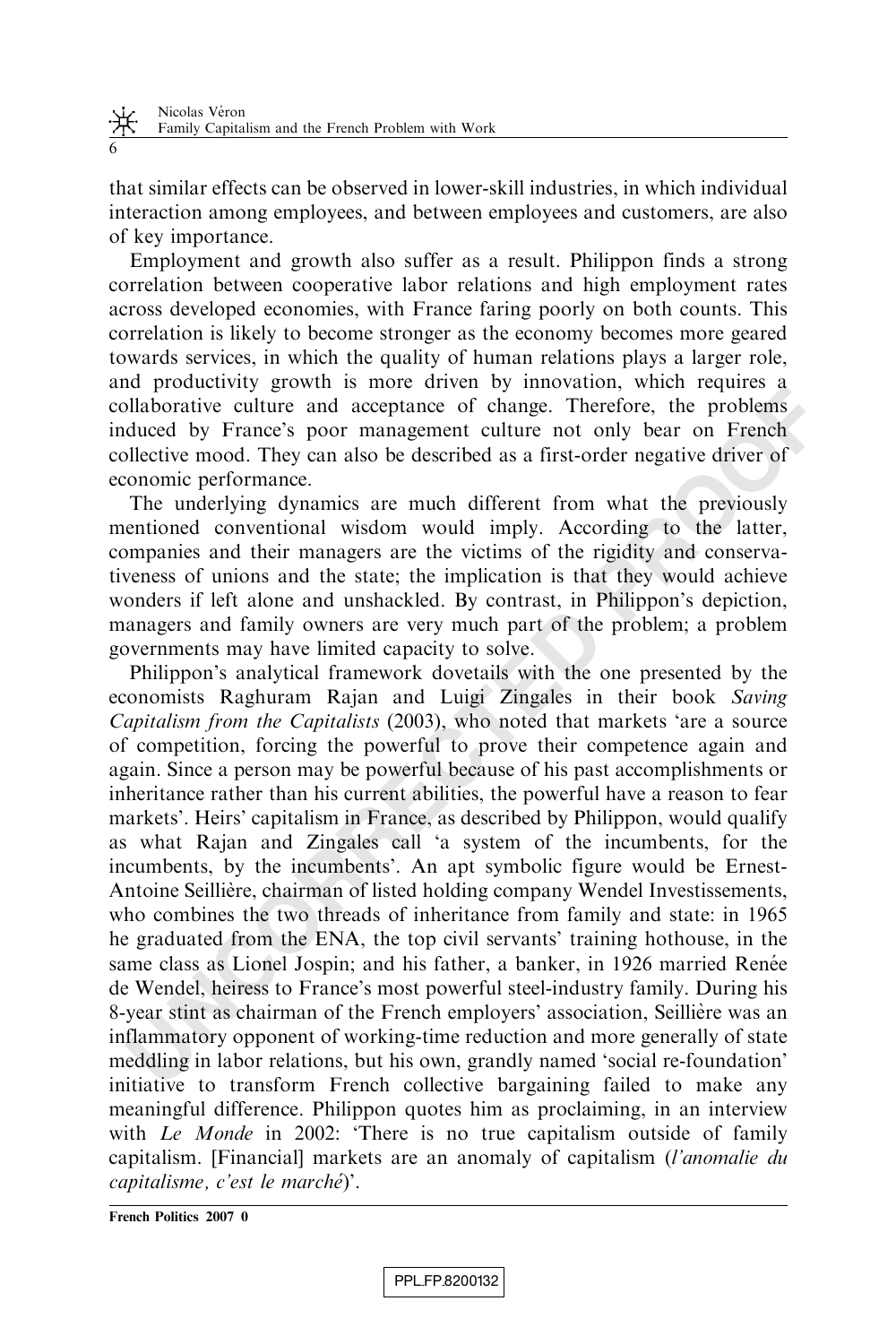It is indeed striking to see how little space France's established business powers leave for new entrants. Of the 25 largest French listed companies, none was founded in the past 50 years. By contrast, five out of the US Top 25 are less than half a century old: Wal-Mart was created in 1962, Intel in 1968, Microsoft in 1975, Cisco in 1984, and Google in 1998. This list is dominated by high-technology companies, which, as earlier mentioned, perhaps most vitally need a collaborative management culture to succeed. But even in other sectors, the comparison is not to France's advantage. Besides Wal-Mart, a number of non-tech US companies as diverse as Carnival Cruises, CVS/Caremark, Devon Energy, Federal Express, Home Depot, or Valero Energy, all born after 1958, have grown fast enough to cross the market value threshold that would make them part of France's top 25, had they happened to be French.<sup>3</sup> In other words, France's performance appears comparatively undistinguished when it comes to spurring the 'garage-to-multinational' variety of corporate growth.

meared consultained and disempendent of the rest, experiment paramet per energy, Federal Express, Home Depot, or Valero Energy, all born after 1988, we grown fast enough to cross the market value threshold that would head How could France escape its vicious circle? In his final chapter, Philippon develops a set of public policy prescriptions, mainly directed towards reducing the power of incumbency in French business. They include: suppressing the tax advantage which favors transmission of company ownership to family heirs; orienting the financial system towards better funding of small, entrepreneurial companies; changing collective bargaining rules to enhance the legitimacy and accountability of trade unions; promoting better human resources management in public institutions; strengthening the freedom of the media as a means to improve corporate governance; and transforming the education system to make it less caste-perpetuating. One could dispute some of the specifics. In particular, management in the French public sector is generally even more hierarchical and disempowering than in private-sector companies, and it seems far-fetched to imagine that top-down reform could make the civil service a positive example of talent management for the rest of the economy.

But this is of secondary importance compared to Philippon's central, highly convincing point. It is futile to try to isolate the labor market, or labor regulation, as the one brake to France's competitiveness. What is needed and certainly more difficult — is to change the framework conditions that keep France and its workers under their potential. From this perspective, any meaningful reform should modify the incentives of corporate owners and managers to foster gradual migration towards a more open ownership system, better management practices, and thus less resistance to change from employees and unions.

Which brings us back to Nicolas Sarkozy, and in which direction his presidency could move France. Sarkozy knows the French business establishment well, and has had several of its key players, such as the Bouygues family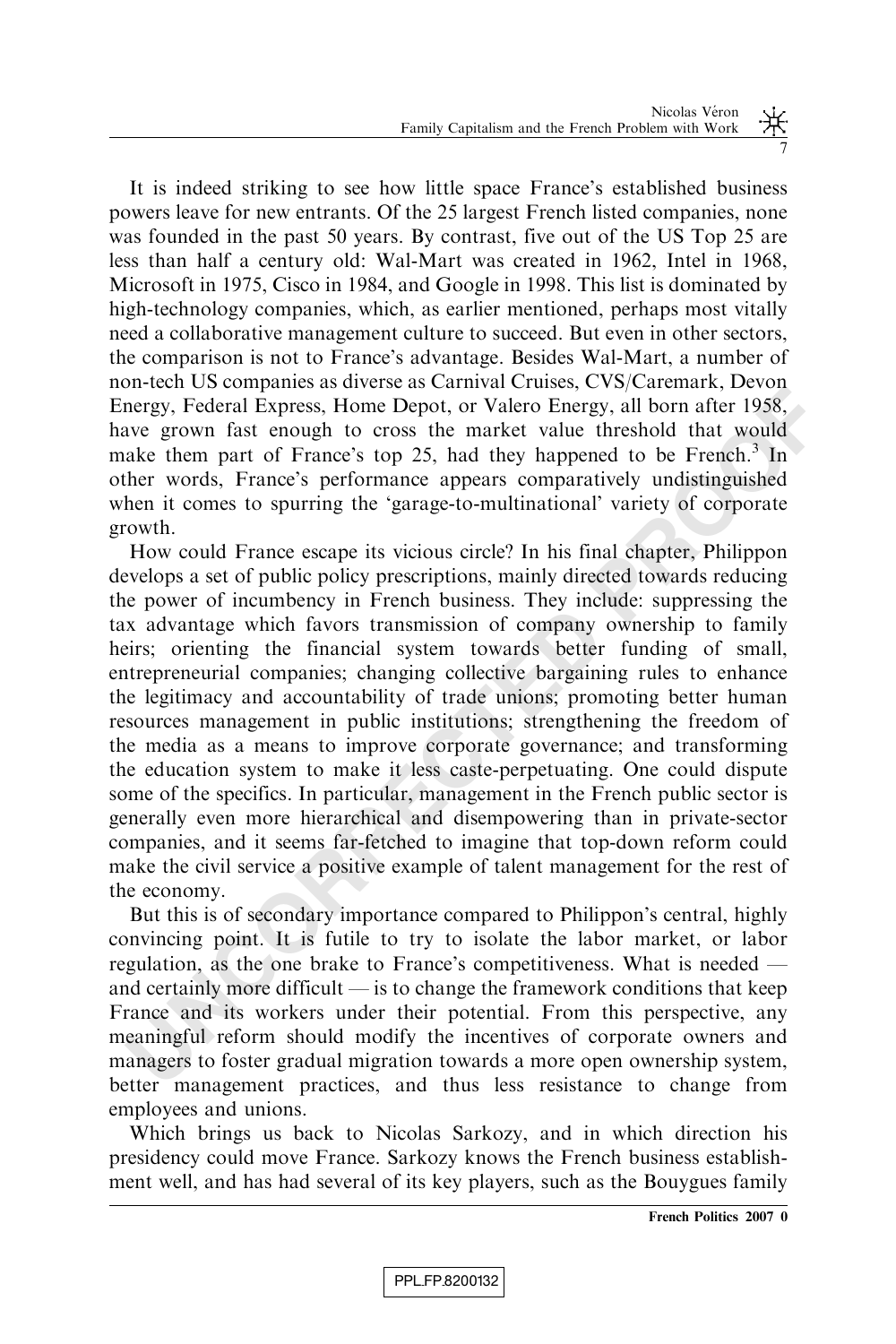concern, as his clients as a private lawyer. The two witnesses to his 1996 wedding were Martin Bouygues and Bernard Arnault, France's richest businessman. During a brief stint as finance minister in 2004, he was an activist in corporate matters, often with the proclaimed aim of protecting established French companies. Under his watch, the state purchased a controlling stake in Alstom, an engineering firm, to rescue it from bankruptcy or part-purchase by Germany's Siemens; persuaded Novartis, the Swiss-based pharmaceutical giant, to renounce a bid for Aventis; and directed Snecma, a state-controlled aerospace components maker, to combine with Sagem, an ailing electronics group. Bruce Stokes (2007), a canny observer, remarked during the 2007 election campaign that 'Sarkozy is not about to go after the business establishment that supports him'. Early decisions since his election include a large cut in the estate tax, which if anything might reinforce family incumbency, and the reduction of the emphasis on competition in a new European treaty agreed in June, which reinforced Sarkozy's image as a an interventionist.

are controlled to the suppose the state of the state of the state of the state of the angle electronics group. Bruce Stokes (2007), a canny observer, remarked tring the 2007 election campaign that 'Sarkoy' is not about to Thus, Sarkozy's policies so far do not exactly position him as the one who could break the sub-optimal equilibrium that hands French employees the raw deal Philippon aptly describes. His rhetoric, however, is more promising. Sarkozy's public utterances are suffused with an inclusive, uplifting can-do spirit. They ring some important bells, such as when he insists on the need to open up the upper layers of French society to families of immigrant, especially North African, descent. The way he publicly displays his friendship with successful self-made-men may contribute to break French cultural taboos on rags-to-riches personal wealth, which would be a welcome development. Now that Sarkozy has risen to the highest office in France, he could feel more freedom than before  $vis-\hat{a}-vis$ incumbent business constituencies. He may create an alliance with younger, more entrepreneurial business leaders, and establish more distance with traditional corporate elites who, following a string of executive-pay scandals, are now arguably less popular than ever with the French public. Time will tell.

Moreover, if bad labor relations and lousy working experiences really are at the core of France's paralysis, then public policy can only be part of the answer. In an interdependent world, in which companies, markets and business trends can decreasingly be viewed through a purely national lens, the state's orientation — even in France, and even under Sarkozy — can be only one among many influences that set incentives and shape individual decisions. Ultimately, France's business owners, managers and employees are the ones responsible for the current degraded situation, and they are the only ones who really have the power to change it. For France's future, much rests on their future attitudes and choices.

French Politics 2007 0

8